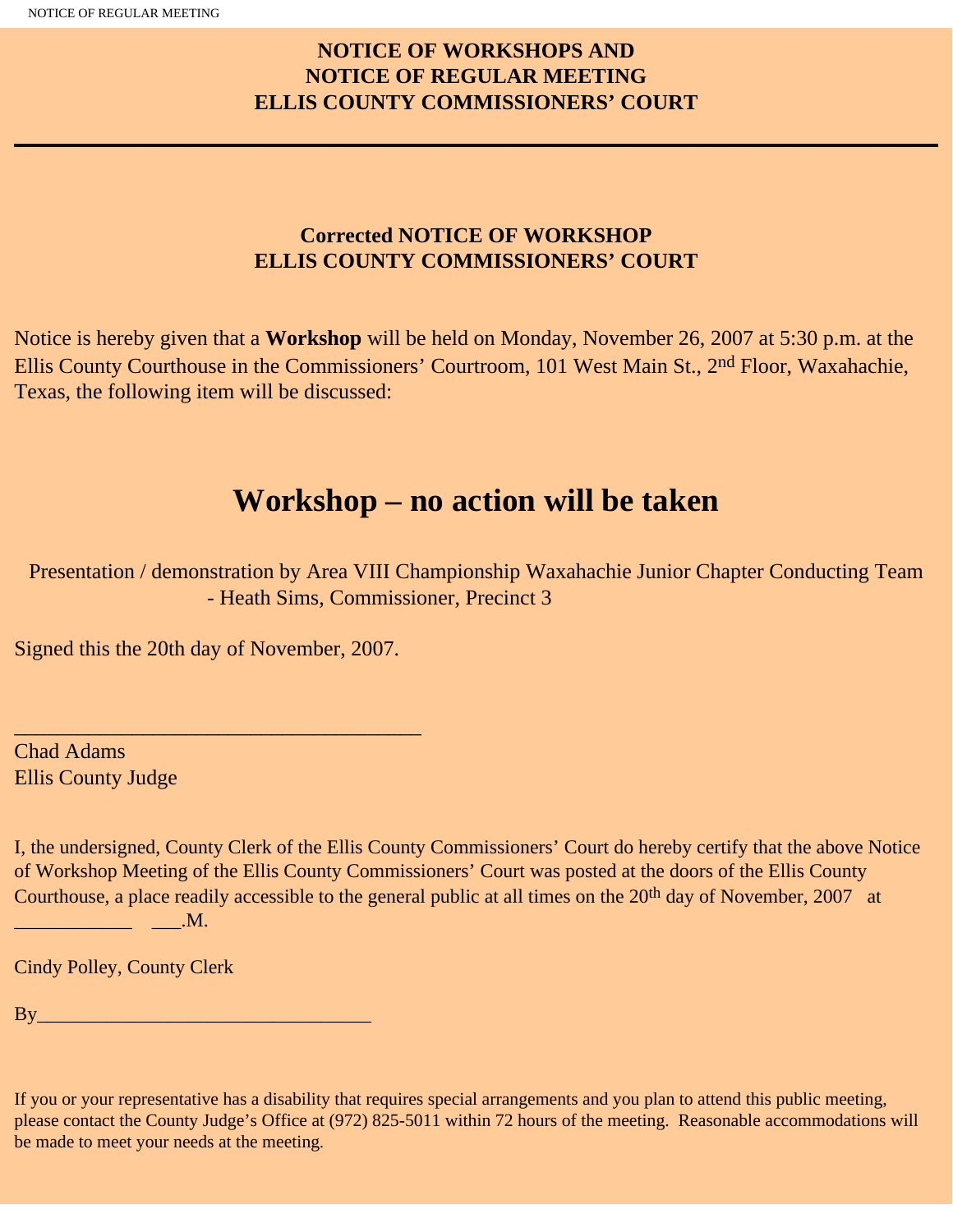## **NOTICE OF REGULAR MEETING ELLIS COUNTY COMMISSIONERS' COURT**

Notice is hereby given that a regular meeting of the Ellis County Commissioners' Court will be held on **Monday, November 26, 2007 at 6:00 P.M., in the Commissioners' Courtroom, 101 West Main Street (2nd Floor), Waxahachie, Texas** at which time the following will be discussed and considered, to-wit:

#### **County Judge:**

Judge Chad Adams

#### **Commissioners:**

 Dennis Robinson, Commissioner, Pct. 1 Bill Dodson, Commissioner, Pct. 2 Heath Sims, Commissioner, Pct. 3 Ron Brown, Commissioner, Pct. 4

#### **County Clerk:**

Cindy Polley, County Clerk

#### **County & District Attorney's Office:**

 Ann Montgomery, Assistant County Attorney Lee Auvenshine, Assistant County Attorney

#### **1. OPENING COURT**

1.1 County Judge will call meeting to order, declare quorum if present, and declare notices legally- posted pursuant to Open Meetings Act.

## 1.2 Motion to Open Court.

1.3 Invocation and Pledge of Allegiance – Commissioner Ron Brown, Pct. 4

#### **2. CONSENT AGENDA – Consideration and Action:**

#### **Administrative***:*

A1 Approval of Regular Bills, Payroll, and Officers' Reports.

#### **3. ADMINISTRATIVE**

3.1 Consideration and action to approve and accept the 2008 Texas County and District Retirement System (TCDRS) Plan Notice and Rate Acknowledgement.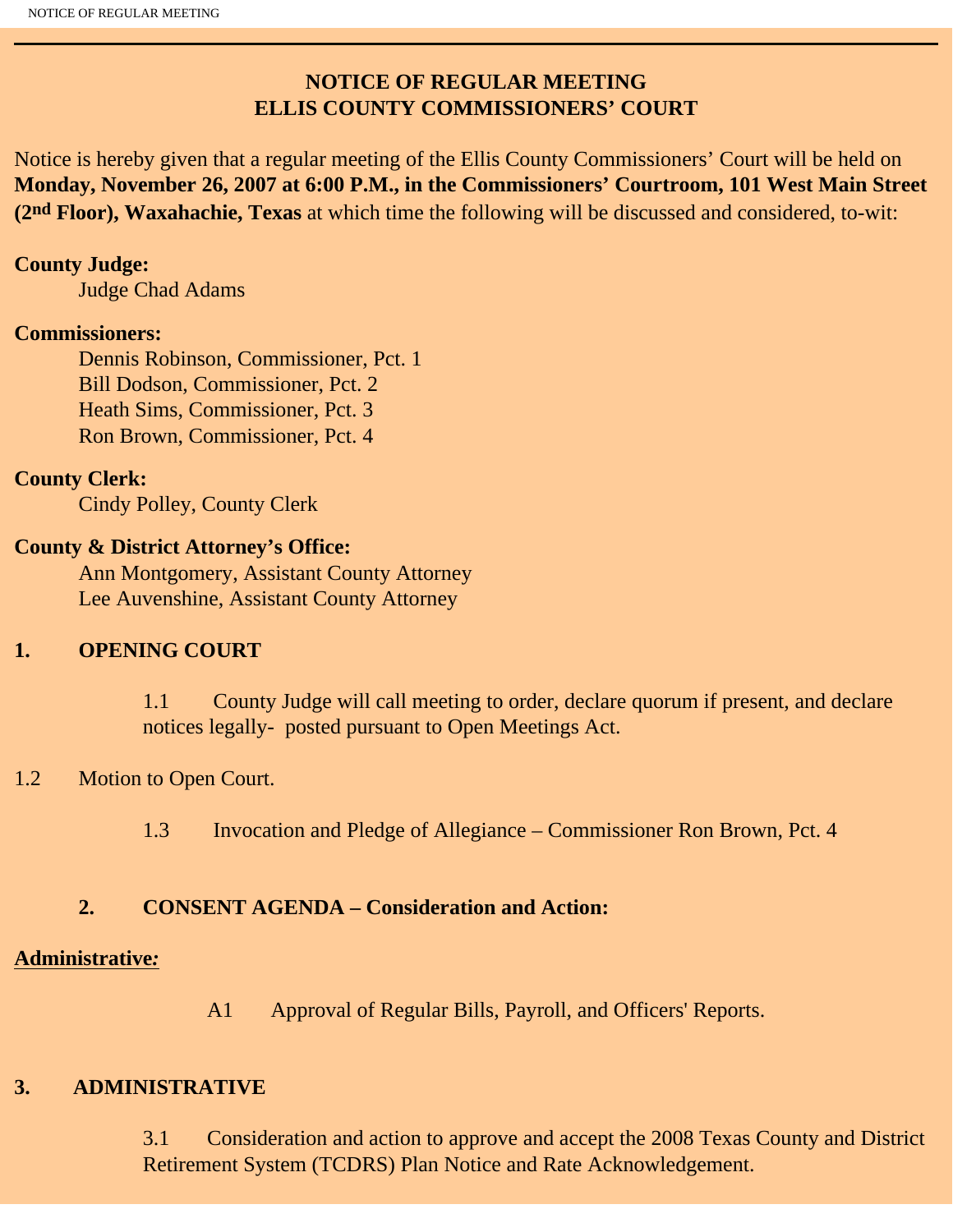Diana Buckley, Human Services

3.2 Consideration and action to approve entering into a contract with CivicPlus to evaluate our current website, needs, new website development, training, hosting and implementation.

Teral Crawford, MIS Director

#### **4. RECESS TO CONVENE TO EXECUTIVE SESSION**

#### **5. EXECUTIVE SESSION**

"The Commissioners' Court of Ellis County reserves the right to adjourn into **Executive Session** at any time during the course of this meeting to discuss any of the matters listed in this agenda, in the order deemed appropriate, as authorized by Texas Government Code §551.071**,** or to seek the advice of its attorney and/or other attorneys representing Ellis County on any matter in which the duty of the attorney to the Commissioners' Court under the Texas Disciplinary Rules of Professional Conduct of the State Bar of Texas clearly conflicts with Texas Government Code Chapter 551 or as otherwise may be permitted under §551.071."

## **6. ADJOURNMENT OF EXECUTIVE SESSION**

## **7. ADJOURNMENT**

Signed this the 20th day of November, 2007.

 $\frac{1}{2}$  , and the set of the set of the set of the set of the set of the set of the set of the set of the set of the set of the set of the set of the set of the set of the set of the set of the set of the set of the set

Chad Adams Ellis County Judge

I, the undersigned, County Clerk of the Ellis County Commissioners' Court do hereby certify that the above Notice of Regular Meeting of the Ellis County Commissioners' Court is a true and correct copy of said Notice, that I received said Notice, and it was posted at the doors of the Ellis County Courthouse, a place readily accessible to the general public at all times on the 20th day of November, 2007, at  $\frac{1}{2}$  a.m./p.m.

Cindy Polley, County Clerk

By\_\_\_\_\_\_\_\_\_\_\_\_\_\_\_\_\_\_\_\_\_\_\_\_\_\_\_\_\_\_\_\_\_\_

 The Commissioners' Court reserves the right to consider and take action on the above agenda items in any particular order.

 Anyone wishing to address the Commissioners' Court concerning a posted agenda item must make a formal request by presenting a "Participation Form" to the County Clerk at least 10 minutes prior to the beginning of the meeting.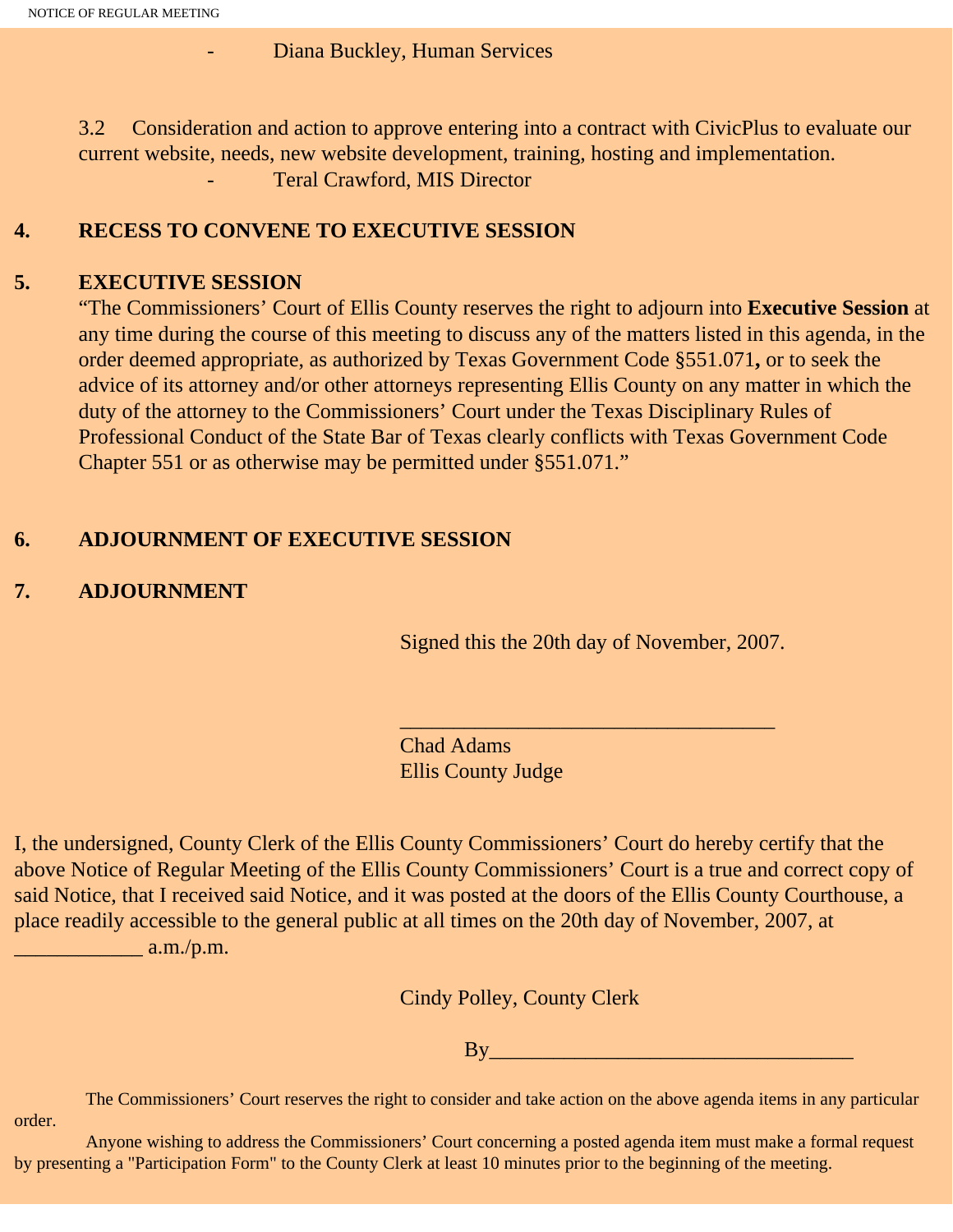If you or your representative, have a disability that requires special arrangements and you plan to attend this public meeting, please contact the County Judge's Office at (972) 825-5011 within 72 hours of the meeting. Reasonable accommodations will be made to meet your needs at the meeting.

## **NOTICE OF WORKSHOP ELLIS COUNTY COMMISSIONERS' COURT**

Notice is hereby given that a **Workshop** will be held on Thursday, November 29, 2007 at 7:00 p.m. at the Waxahachie Civic Center, 2000 Civic Center Lane, Waxahachie, Texas, the following item will be discussed:

## **Workshop – no action will be taken**

Ellis County Transportation Crossroads informational forum with the following featured speakers:

Ron Brown, Commissioner, Ellis County Precinct 4

 Leslie Jutzi, Director of Governmental Affairs & Community Relations, The Allen Group Michael Morris, Director of Transportation, North Central Texas Council of Government Bill Hale, D Engineer, Texas Department of Transportation

Signed this the 26<sup>th</sup> day of November,

2007.

Chad Adams

 $\mathcal{L}_\text{max}$  and  $\mathcal{L}_\text{max}$  and  $\mathcal{L}_\text{max}$  and  $\mathcal{L}_\text{max}$  and  $\mathcal{L}_\text{max}$  and  $\mathcal{L}_\text{max}$  and  $\mathcal{L}_\text{max}$ 

Ellis County Judge

I, the undersigned, County Clerk of the Ellis County Commissioners' Court do hereby certify that the above Notice of Workshop Meeting of the Ellis County Commissioners' Court was posted at the doors of the Ellis County Courthouse, a place readily accessible to the general public at all times on the 26th day of November, 2007 at \_\_\_\_\_\_\_\_\_\_\_\_\_\_\_\_\_\_\_\_\_\_\_\_\_\_\_\_\_\_\_\_.M.

Cindy Polley, County Clerk

 $By$   $\overline{By}$   $\overline{By}$   $\overline{By}$   $\overline{By}$   $\overline{By}$   $\overline{By}$   $\overline{By}$   $\overline{By}$   $\overline{By}$   $\overline{By}$   $\overline{By}$   $\overline{By}$   $\overline{By}$   $\overline{By}$   $\overline{By}$   $\overline{By}$   $\overline{By}$   $\overline{By}$   $\overline{By}$   $\overline{By}$   $\overline{By}$   $\overline{By}$   $\overline{By}$   $\overline{By}$ 

Anyone wishing to address the Commissioners Court concerning a posted agenda item must make a formal request by presenting a "Participation Form" to the County Clerk at least 10 minutes prior to the beginning of the meeting.